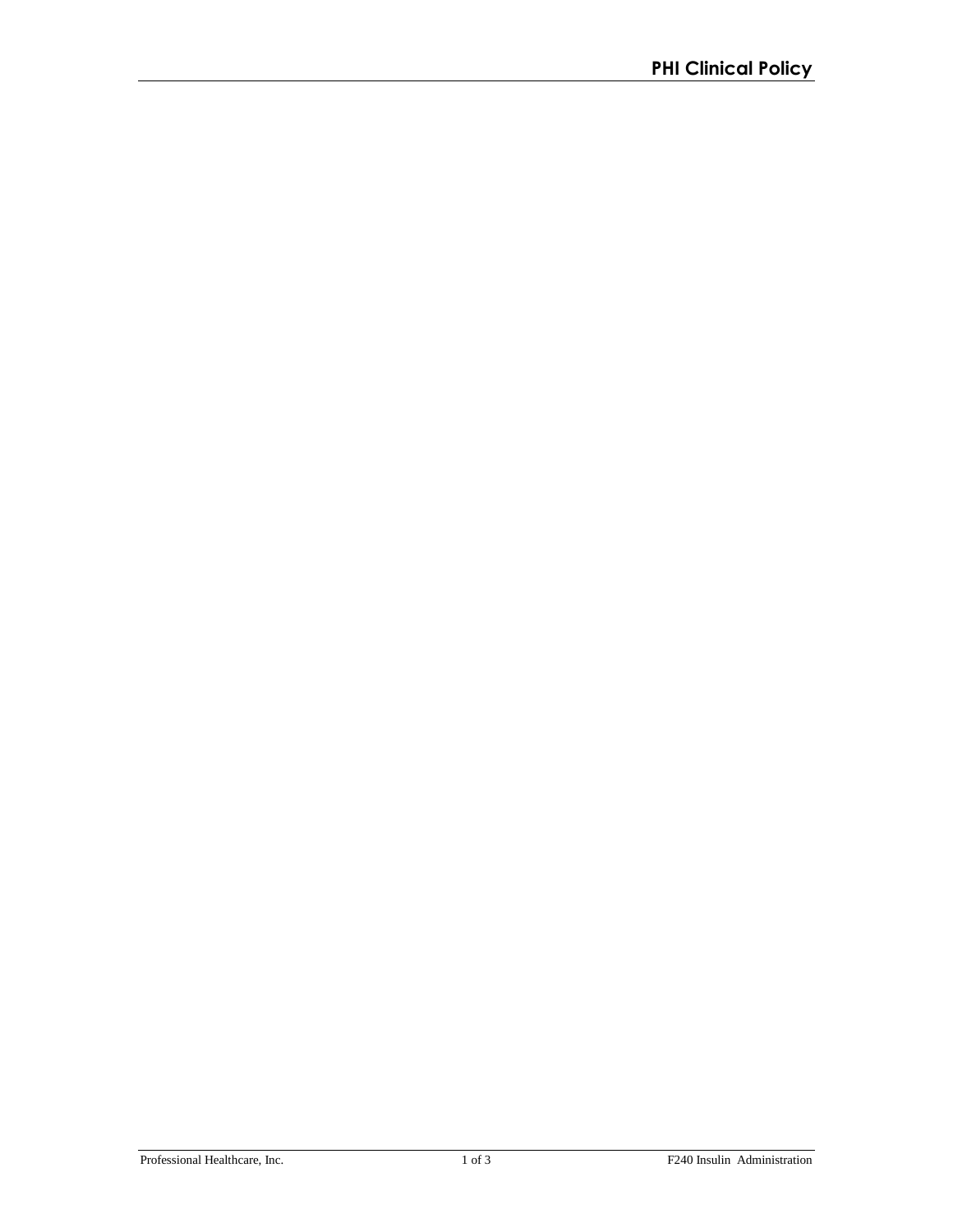# **F-240 Insulin Administration**

## **Insulin Considerations:**

Rotating injection from one body area to another is not recommended due to variation in insulin absorption and action.

A body area should be used consistently with rotation within that area.

The injection should be 1 inch from the previous injection site.

Absorption is most predictable in the abdomen.

Wait 30 seconds after slowly injecting insulin before withdrawing needle to prevent leakage.

Aspiration before injecting insulin is not necessary.

Massaging after injection may cause erratic absorption.

Unopened bottles of insulin can be stored in the refrigerator.

Opened bottles of insulin should be stored at room temperature.

Opened non-refrigerated insulin will maintain potency for one month.

Temperature extremes can cause deterioration of the insulin.

*Note: In the home setting, clients may choose to reuse their needles until they become dull. If this is done, needles should be recapped after use. Clients should consult with physician before initiating this practice* 

# **Applies To**

Registered Nurses Licensed Practical/Vocational Nurses Other (*Identify*):

# **Equipment/Supplies**

- Insulin prescribed insulin syringes  $(30, 50, \text{ or } 100 \text{ unit/ml})$
- 27 gauge needles
- Alcohol wipes

### **Procedure**

- 1. Gather equipment.
- 2. Wash hands. Refer to the Hand Washing procedure.
- 3. Rotate intermediate or long-acting (cloudy) insulin between hands.